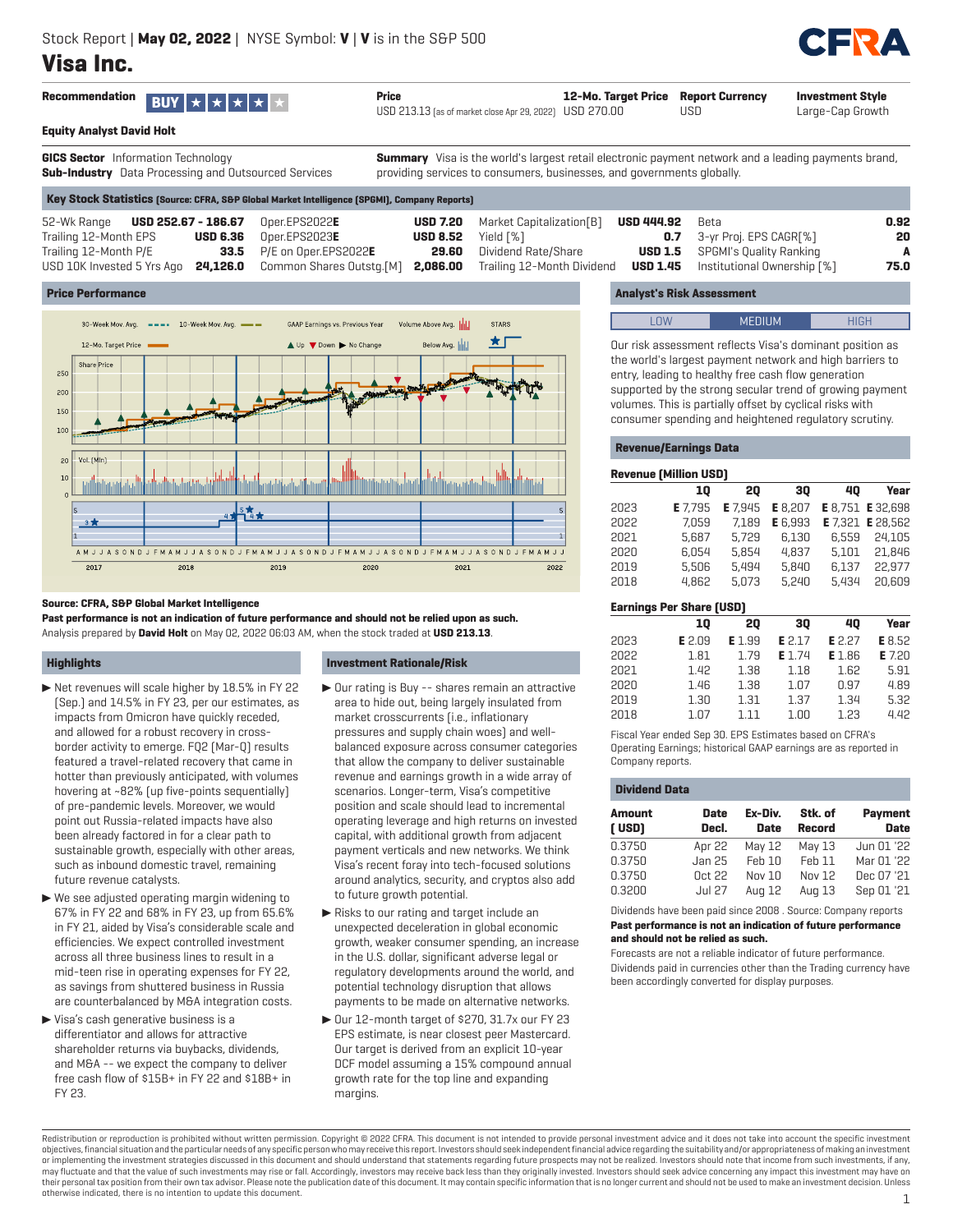

# **Business Summary** Feb 02, 2022

CORPORATE OVERVIEW. Visa Inc. (V) operates the world's largest retail electronic payments network, connecting consumers, businesses, banks, and governments in more than 200 countries and territories, enabling them to use digital currency instead of cash and checks.

Visa's core products include credit, debit and prepaid cards, and related business services. Its processing infrastructure, VisaNet, process approximately 637 million transactions per day. Visa's customers include nearly 15,100 financial institutions that issue Visa-branded products and nearly 80 million merchant locations. There are over 3.3 billion Visa cards currently in circulation.

Net revenues are divided between the following segments:

Service fees (48% of mix in FY 21) reflect payments by customers (ultimately merchants) for their participation in card programs carrying V's brands. Also known as "assessment fees," these fees are primarily assessed as a percentage of payments volume.

Data processing fees (53% of mix in FY 21) consist of fees charged to customers for providing transaction processing (authorization, clearing, and settlement) and other payment services, including processing services provided under V's bilateral services agreement with Visa Europe. Data processing revenue is dependent on the number of transactions processed rather than volume.

International transaction fees (27% of mix in FY 21) are charged to customers on transactions where the issuer and the merchant are located in different countries.

Visa's other revenues (7% of mix in FY 21) consist primarily of optional service or product enhancements, such as extended cardholder protection and concierge services, cardholder services, and fees for licensing and certification.

Gross revenues are partially offset by volume and support incentives, which are paid to financial institutions and merchants to build payments volume, increase Visa product acceptance and win merchant routing transactions over the Visa network. In essence, this is one way to solve the "chicken-and-egg" problem with networks, whereby people will refuse to use a network unless a sufficient number of other people are already on the network. This offset was approximately \$8.4 billion or 35% of net revenues in FY 21.

CORPORATE STRATEGY. Visa's vision is to be "the best way to pay and be paid, for everyone, everywhere." Its mission is "to connect the world through the most innovative, reliable, and secure payments network, enabling individuals, businesses, and economies to thrive." Visa is focusing its growth efforts on the rapidly expanding market rather than try to battle for market share.

The core growth driver for Visa is continued increases in personal consumption expenditures (PCE), which although can be cyclical with the general economy, has continued to grow at approximately two times the nominal GDP rate. The major secular driver is the decline in cash and check transactions around the world. While a well-known trend, the remaining runway and implications are huge, in our opinion. Visa estimates there is still \$18 trillion in payment volume done through cash and checks globally.

Underpinning the shift away from cash and check include e-commerce (still only 13% of total retail sales in the United States), accelerated uptake of e-wallets, and other alternative methods, like digital currencies. International growth will continue to be the major driver as non-cash transactions are estimated to grow at a compound annual growth rate of nearly 10% globally, according to the 2021 Capgemini World Payments Report.

COMPETITIVE LANDSCAPE. Visa competes against all forms of payment, including cash, checks, and other electronic networks such as Mastercard, American Express, Discover, JCB and UnionPay. However, Visa is the clear leader among electronic payment networks with more than double the volume, transactions, and cards compared to the next largest competitor, Mastercard. We see the threat of new entrants as relatively low in the near-term given supply-side economies of scale as well as the demand-side "network effects" (the more merchants that accept Visa, the more valuable the service to cardholders and vice-versa).

Besides the scale of its network, Visa's greatest asset is its brand as Visa is seen as one of the safest and most reliable ways to make payments. Advertising, marketing, and promotion totaled nearly \$1.1 billion in FY 21 or 14% of total operating expenses.

IMPACT OF MAJOR DEVELOPMENTS. In January 2020, Visa announced it planned to acquire Plaid, a network that makes it easy for financial apps ("fintech") to connect to legacy financial institutions, for \$5.3 billion funded by cash on hand and debt, and nearly double the proposed valuation at the time. The deal was later abandoned in January 2021, after the U.S. Department of Justice filed a permanent injunction citing competitive reasons.

On June 24, 2021, Visa signed a definitive agreement to acquire Tink AB (Tink), a European open banking platform that enables financial institutions, FinTechs, and merchants to build tailored financial management tools, products, and services for consumers, for a total purchase price of \$2.2 billion in cash. Later, on July 22, 2021, the company also announced plans to acquire Currencycloud, a UK-based global platform that enables cross-border payments for \$963 million in cash. The deal was later completed in December 2021.

FINANCIAL TRENDS. We see continued low double-digit revenue growth or higher continuing on the growth of worldwide payments and assuming Visa maintains its market share. Operating margins have steadily risen from the lows in 2008 but over the past five years have settled into the mid-to-high 60% range, which we think is defensible over the near term given Visa's competitive advantages and scale. Visa maintains a healthy balance sheet with net debt-to-EBITDA of approximately 0.3x, lower than peers, with an AA-/Aa3 credit rating from S&P/Moody's for its long-term debt.

**Corporate information**

# **Investor contact**

J. Como (650 432 3200)

#### **Office**

PO Box 8999, San Francisco, California, 94128-8999

**Telephone**

650 432 3200

**Fax** N/A

**Website**

usa.visa.com

# **Officers**

**President** R. M. McInerney

**President of Technology** R. Taneja

**Chairman & CEO** A. F. Kelly

**Group President & Chief Product Officer** J. Forestell

**Vice Chair & CFO** V. M. Prabhu

**Group President & Regional President of North America** O. Jenkyn

**General Counsel** J. B. Rottenberg

**Senior VP, Global Corporate Controller & Chief Accounting Officer** J. H. Hoffmeister

**Chairman & CEO**

A. F. Kelly

**Board Members** A. F. Kelly D. I. McKay D. M. Morrison

J. F. Lundgren L. A. Carney L. J. Rendle

# F. Fernandez Carbajal M. B. Cranston M. G. Webb R. Abdurrahman R. L. Laguarta R. W. Matschullat T. L. List-Stoll

**Auditor**

KPMG LLP - Klynveld Peat Marwick Goerdeler

**Domicile**

Delaware

**Founded**

1958

**Employees** 21,500

**Stockholders** N/A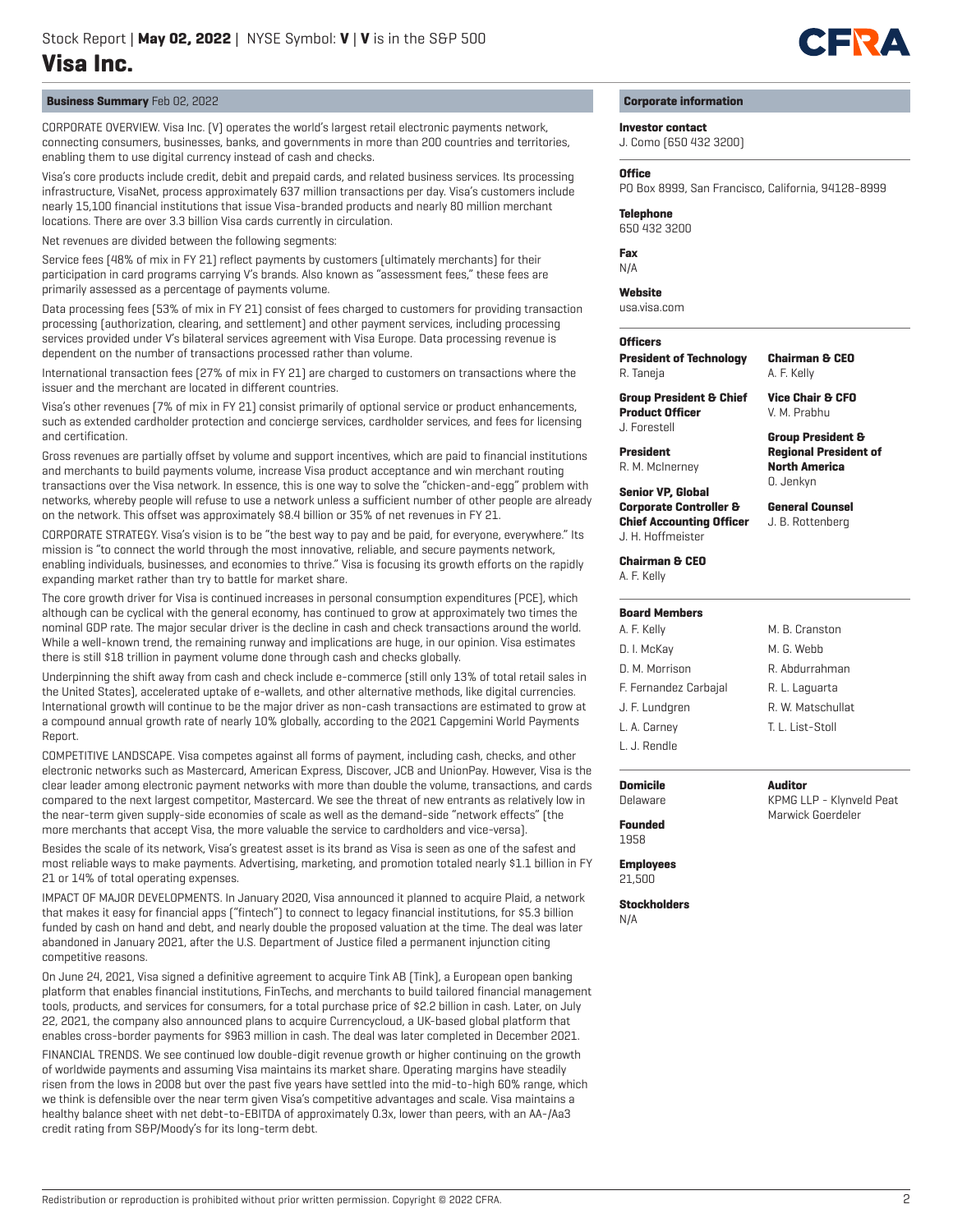

| <b>Ouantitative Evaluations</b>       |                      |                                                                                                                                                                                        |                                                                                                                                                  |                |  |                  |  |  |
|---------------------------------------|----------------------|----------------------------------------------------------------------------------------------------------------------------------------------------------------------------------------|--------------------------------------------------------------------------------------------------------------------------------------------------|----------------|--|------------------|--|--|
| <b>Fair Value Rank</b>                |                      | 2<br>5<br>3<br>$\overline{4}$<br>LOWEST<br><b>HIGHEST</b><br>Based on CFRA's proprietary quantitative model,<br>stocks are ranked from most overvalued [1] to most<br>undervalued [5]. |                                                                                                                                                  |                |  |                  |  |  |
| <b>Fair Value</b><br>Calculation      | <b>USD</b><br>165.47 |                                                                                                                                                                                        | Analysis of the stock's current worth, based on CFRA's<br>proprietary quantitative model suggests that V is<br>overvalued by USD 47.66 or 22.36% |                |  |                  |  |  |
| <b>Volatility</b>                     |                      | LOW                                                                                                                                                                                    | <b>AVERAGE</b><br><b>HIGH</b>                                                                                                                    |                |  |                  |  |  |
| <b>Technical</b><br><b>Evaluation</b> | <b>BULLISH</b>       |                                                                                                                                                                                        | Since April, 2022, the technical indicators for V have<br>been BULLISH"                                                                          |                |  |                  |  |  |
| <b>Insider Activity</b>               |                      | <b>UNFAVORABLE</b>                                                                                                                                                                     |                                                                                                                                                  | <b>NEUTRAL</b> |  | <b>FAVORABLE</b> |  |  |

| <b>Expanded Ratio Analysis</b> |  |  |  |
|--------------------------------|--|--|--|
|--------------------------------|--|--|--|

|                                 | 2021  | 2020  | 2019  | 2018  |
|---------------------------------|-------|-------|-------|-------|
|                                 |       |       |       |       |
| Price/Sales                     | 20.22 | 20.35 | 17.01 | 16.96 |
| Price/EBITDA                    | 29.26 | 29.85 | 24.28 | 24.59 |
| Price/Pretax Income             | 30.34 | 32.24 | 26.26 | 27.30 |
| P/E Ratio                       | 39.59 | 40.91 | 32.35 | 33.93 |
| Avg. Diluted Shares Outstg. (M) |       |       |       |       |
|                                 |       |       |       |       |

Figures based on fiscal year-end price

| <b>Key Growth Rates and Averages</b> |        |         |         |  |  |  |  |  |
|--------------------------------------|--------|---------|---------|--|--|--|--|--|
| <b>Past Growth Rate [%]</b>          | 1 Year | 3 Years | 5 Years |  |  |  |  |  |
| Net Income                           | 13.30  | 6.12    | 15.49   |  |  |  |  |  |
| Sales                                | 10.34  | 5.36    | 9.83    |  |  |  |  |  |
| <b>Ratio Analysis (Annual Avg.)</b>  |        |         |         |  |  |  |  |  |
| Net Margin [%]                       | 51.07  | 51.13   | 47.97   |  |  |  |  |  |
| % LT Debt to Capitalization          | 33.78  | 33.65   | 33.26   |  |  |  |  |  |
| Return on Equity [%]                 | 33.36  | 33.06   | 30.09   |  |  |  |  |  |

| <b>Company Financials</b> Fiscal year ending Sep 30         |         |         |         |         |         |         |        |        |        |        |
|-------------------------------------------------------------|---------|---------|---------|---------|---------|---------|--------|--------|--------|--------|
| Per Share Data [USD]                                        | 2021    | 2020    | 2019    | 2018    | 2017    | 2016    | 2015   | 2014   | 2013   | 2012   |
| Tangible Book Value                                         | $-4.84$ | $-6.50$ | $-6.65$ | $-6.88$ | $-7.30$ | $-6.84$ | 2.49   | 1.45   | 1.28   | 1.50   |
| Free Cash Flow                                              | 6.82    | 4.54    | 5.50    | 5.46    | 3.75    | 2.12    | 2.52   | 2.66   | 0.98   | 1.74   |
| Earnings                                                    | 5.63    | 4.89    | 5.32    | 4.42    | 2.80    | 2.48    | 2.58   | 2.16   | 1.90   | 0.80   |
| Earnings [Normalized]                                       | 4.38    | 3.85    | 4.17    | 3.52    | 3.10    | 2.57    | 2.29   | 2.02   | 1.73   | 1.47   |
| <b>Dividends</b>                                            | 1.34    | 1.22    | 1.05    | 0.88    | 0.69    | 0.58    | 0.50   | 0.42   | 0.35   | 0.25   |
| Payout Ratio [%]                                            | 22.73   | 24.52   | 18.78   | 18.62   | 23.57   | 22.53   | 18.60  | 18.50  | 17.35  | 27.75  |
| Prices: High                                                | 252.67  | 217.35  | 187.05  | 150.64  | 106.84  | 83.79   | 76.92  | 58.88  | 50.22  | 34.16  |
| Prices: Low                                                 | 179.23  | 133.93  | 121.60  | 104.90  | 75.17   | 66.12   | 48.80  | 45.03  | 33.72  | 20.43  |
| P/E Ratio: High                                             | 44.90   | 44.50   | 35.20   | 34.10   | 38.20   | 33.80   | 29.80  | 27.30  | 26.40  | 42.60  |
| P/E Ratio: Low                                              | 31.90   | 27.40   | 22.90   | 23.70   | 26.90   | 26.60   | 18.90  | 20.80  | 17.70  | 25.50  |
| <b>Income Statement Analysis [Million USD]</b>              |         |         |         |         |         |         |        |        |        |        |
| Revenue                                                     | 24,105  | 21,846  | 22,977  | 20,609  | 18,358  | 15,082  | 13,880 | 12,702 | 11,778 | 10,421 |
| Operating Income                                            | 15,851  | 14,125  | 15,438  | 13,604  | 12,362  | 10,024  | 9,078  | 8,150  | 7,242  | 6,239  |
| Depreciation + Amortization                                 | 804.00  | 767.00  | 656.00  | 613.00  | 271.00  | 243.00  | 243.00 | 237.00 | 224.00 | 201.00 |
| Interest Expense                                            | 513.00  | 516.00  | 533.00  | 612.00  | 563.00  | 427.00  | 3.00   | 8.00   | N/A    | N/A    |
| Pretax Income                                               | 16,063  | 13,790  | 14,884  | 12,806  | 11,694  | 8,012   | 8,995  | 7,724  | 7,257  | 2,207  |
| <b>Effective Tax Rate</b>                                   | 23.40   | 21.20   | 18.80   | 19.60   | 42.70   | 25.20   | 29.60  | 29.60  | 31.40  | 2.90   |
| Net Income                                                  | 12,311  | 10,866  | 12,080  | 10,301  | 6,699   | 5,991   | 6,328  | 5,438  | 4,980  | 2,144  |
| Net Income (Normalized)                                     | 9,574   | 8,551   | 9,468   | 8,198   | 7,433   | 6,204   | 5,621  | 5,104  | 4,541  | 3,932  |
| <b>Balance Sheet and Other Financial Data [Million USD]</b> |         |         |         |         |         |         |        |        |        |        |
| Cash                                                        | 18,512  | 20,041  | 12,074  | 11,709  | 13,356  | 8,938   | 6,015  | 3,950  | 4,255  | 2,817  |
| <b>Current Assets</b>                                       | 27,607  | 27,645  | 20,970  | 18,216  | 19,023  | 14,313  | 10,021 | 9,562  | 7,822  | 11,786 |
| <b>Total Assets</b>                                         | 82,896  | 80,919  | 72,574  | 69,225  | 67,977  | 64,035  | 39,367 | 38,569 | 35,956 | 40,013 |
| <b>Current Liabilities</b>                                  | 15,739  | 14,510  | 13,415  | 11,305  | 9,994   | 8,046   | 5,355  | 6,006  | 4,335  | 7,954  |
| Long Term Debt                                              | 19,978  | 21,071  | 16,729  | 16.630  | 16,618  | 15,882  | N/A    | N/A    | N/A    | N/A    |
| <b>Total Capital</b>                                        | 59,140  | 60,850  | 51,413  | 50,636  | 51,127  | 48,794  | 29,842 | 27,413 | 26,870 | 27,630 |
| Capital Expenditures                                        | 705.00  | 736.00  | 756.00  | 718.00  | 707.00  | 523.00  | 414.00 | 553.00 | 471.00 | 376.00 |
| Cash from Operations                                        | 15,227  | 10,440  | 12,784  | 12,941  | 9,317   | 5,574   | 6,584  | 7,205  | 3,022  | 5,009  |
| <b>Current Ratio</b>                                        | 1.75    | 1.91    | 1.56    | 1.61    | 1.90    | 1.78    | 1.87   | 1.59   | 1.80   | 1.48   |
| % Long Term Debt of Capitalization                          | 33.80   | 34.60   | 32.50   | 32.80   | 32.50   | 32.50   | N/A    | N/A    | N/A    | N/A    |
| % Net Income of Revenue                                     | 51.10   | 49.70   | 52.60   | 50.00   | 36.50   | 39.70   | 45.60  | 42.80  | 42.30  | 20.60  |
| % Return on Assets                                          | 12.10   | 11.50   | 13.61   | 12.39   | 11.71   | 12.12   | 14.56  | 13.67  | 11.92  | 10.43  |
| % Return on Equity                                          | 33.40   | 30.70   | 35.20   | 30.90   | 20.40   | 19.10   | 22.10  | 20.00  | 18.30  | 7.90   |

Source: S&P Global Market Intelligence. Data may be preliminary or restated; before results of discontinued operations/special items. Per share data adjusted for stock dividends; EPS diluted. E-Estimated. NA-Not Available. NM-Not Meaningful. NR-Not Ranked. UR-Under Review.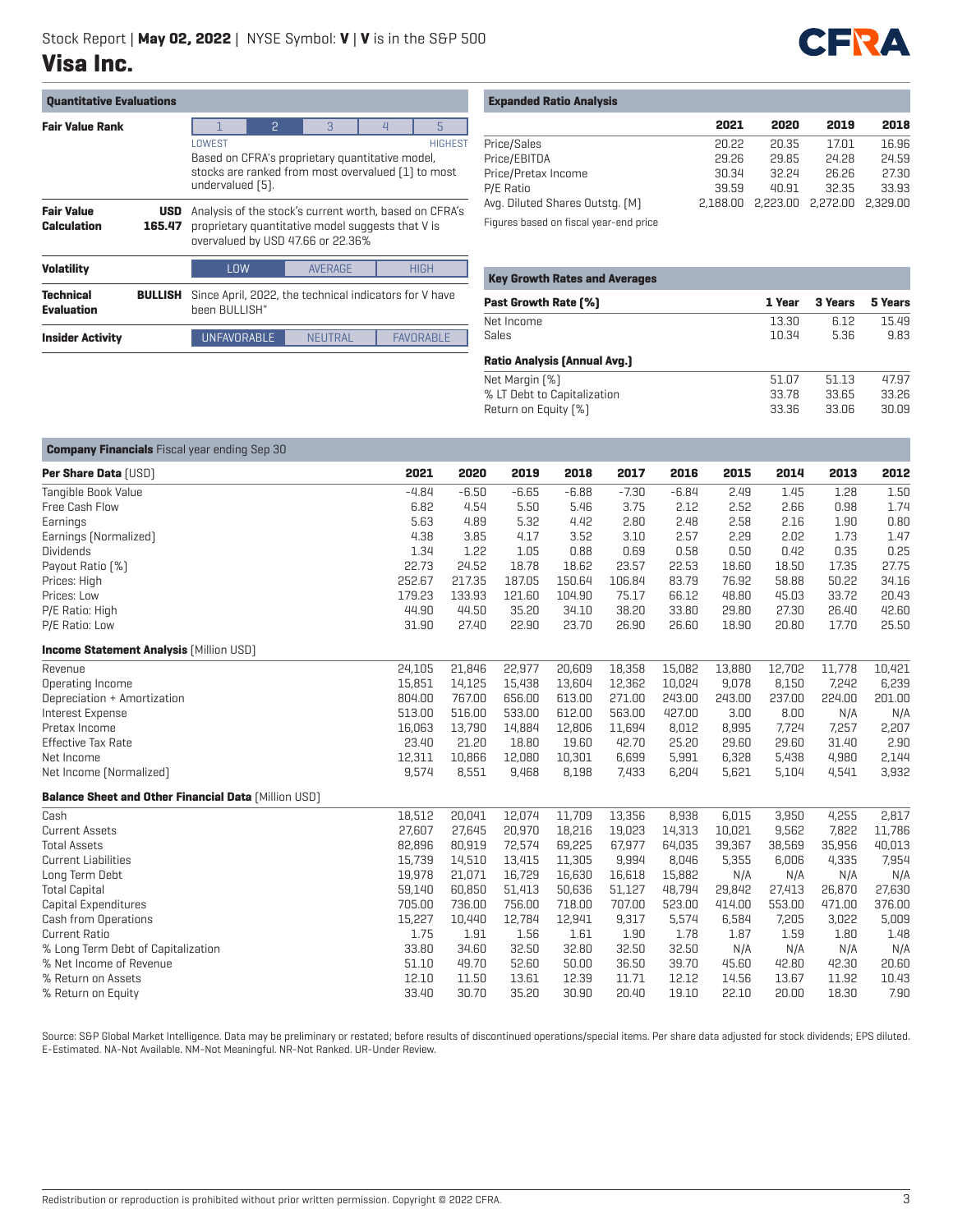

# **Sub-Industry Outlook**

Our fundamental outlook for the data processing & outsourced services subindustry is neutral. Participants across the subindustry carry out a wide scope of applications, including payments for goods and services, human resource (HR) payroll processing, and outsourcing.

Following a host of pandemic-related headwinds in 2020, the lion's share of CFRA's coverage universe has staged a large (albeit uneven) recovery in company fundamentals so far in 2021. The recovery in transaction volumes has been concentrated around important merchant verticals (e.g., small and midsized business, or SMB) that offer higher yields and lend a boost to margins – importantly, tailwinds likely persist into early 2022, as the areas that felt the brunt of the impact (e.g., travel and hospitality) have yet to fully recover.

From here, we think the key gating factors for extended improvement across the subindustry include: 1) no other exogenous event (e.g., Delta Variant) disrupting the recovery in key industry drivers (e.g., payments, employment levels, etc.,) 2) company-specific strategies around margin and capital return policies are carried out as planned, and 3) competitive dynamics across different areas (i.e., HR Services and/or Payments) do not alter medium-term growth prospects.

We estimate aggregate revenue levels across the subindustry will rise by 18% and adjusted earnings per share by 29% in 2021, aided by suppressed comparables and a systemic recovery in company fundamentals. In the near term, transaction and dollar volumes should swing from steep declines to mid-teens or higher growth in 2021. We advise investors to monitor levels of personal consumption expenditures (or PCE) to gauge the breadth of the recovery – Action Economics (AE) currently estimates PCE to expand by 8% in 2021 but moderate into the back-half of the year. Underlying payment economics likely flip to tailwinds as consumers resume usage of additional services (e.g., loyalty programs) and provide an uplift to take-rates. Longer-term, we expect digital payment methods to incrementally

displace cash transactions.

Similarly, HR processing companies have been hurt by unfavorable employment trends, shrinking worksite levels, and a lower number of processed paychecks – all due to the Covid-19 pandemic. The lower interest rate environment has also tempered net interest income. However, like most of the other counterparts in the subindustry, all past headwinds should flip to tailwinds in 2021 and aid in the recovery to fundamentals. Longerterm, however, we think competitive dynamics continue to lean in favor of more nimble cloudled Human Capital Management (HCM) peers, making legacy companies more susceptible to client switching and weighing on record retention levels (90%+ in some cases) that some have benefited from during the pandemic.

The S&P Data Processing Outsourced Services Index has returned 2.9% through October 22, lagging the advance of 21% from the S&P 1500. We think the underperformance is tied to the general sensitivity to the consumer and implications around other widely publicized events, including digital assets and recent M&A that the subindustry has had. We note from a five-year CAGR perspective, the subindustry has rose 23.4%, handily outpacing the S&P 1500, which increased by 16.1%.

#### **/ David Holt**

#### **Industry Performance**

 **GICS Sector: Information Technology Sub-Industry: Data Processing and Outsourced Services** Based on S&P 1500 Indexes

 Five-Year market price performance through Apr 30, 2022 **NIVSE-V** Sub-Industry



sufficient historical index data. All Sector & Sub-Industry information is based on the Global Industry

Classification Standard (GICS).

Past performance is not an indication of future performance and should not be relied upon as such.

**Source: CFRA, S&P Global Market Intelligence**

### **Sub-Industry: Data Processing and Outsourced Services Peer Group\*: Data Processing and Outsourced Services**

| <b>Peer Group</b>                            | <b>Stock</b><br>Symbol | <b>Exchange Currency</b> |            | Recent<br><b>Stock</b><br>Price | Stk. Mkt.<br>Cap. [M] | 30-Dav<br>Price<br>Chg. [%] Chg. [%] | 1-Year<br>Price | P/E<br>Ratio | Fair<br>Value<br>Calc. | [%] | Return<br><b>Yield on Equity</b><br>[%] | LTD to<br>Cap (%) |
|----------------------------------------------|------------------------|--------------------------|------------|---------------------------------|-----------------------|--------------------------------------|-----------------|--------------|------------------------|-----|-----------------------------------------|-------------------|
| Visa Inc.                                    | V                      | <b>NYSE</b>              | <b>USD</b> | 213.13                          | 444.919.0             | $-4.8$                               | $-10.0$         | 34.0         | 165.47                 | 0.7 | 37.4                                    | N/A               |
| Automatic Data Processing, Inc.              | ADP                    | NasdagGS                 | <b>USD</b> | 218.18                          | 91,243.0              | $-4.2$                               | 15.8            | 32.0         | 178.91                 | 1.9 | 58.0                                    | N/A               |
| Block, Inc.                                  | SQ                     | <b>NYSE</b>              | <b>USD</b> | 99.54                           | 57.772.0              | $-29.0$                              | $-59.8$         | 302.0        | 52.32                  | N/A | 5.3                                     | N/A               |
| Broadridge Financial Solutions, Inc.         | <b>BR</b>              | <b>NYSE</b>              | <b>USD</b> | 144.13                          | 16.830.0              | $-7.5$                               | $-10.7$         | 32.0         | 83.39                  | 1.8 | 33.9                                    | N/A               |
| FLEETCOR Technologies, Inc.                  | <b>FLT</b>             | <b>NYSE</b>              | <b>USD</b> | 249.52                          | 19,298.0              | $-0.3$                               | $-13.3$         | 25.0         | 246.48                 | N/A | 27.0                                    | N/A               |
| Fidelity National Information Services, Inc. | <b>FIS</b>             | <b>NYSE</b>              | <b>USD</b> | 99.15                           | 60.554.0              | $-1.8$                               | $-36.3$         | 148.0        | 74.55                  | 1.9 | 0.9                                     | N/A               |
| Fiserv, Inc.                                 | <b>FISV</b>            | NasdagGS                 | <b>USD</b> | 97.92                           | 63,527.0              | $-4.1$                               | $-19.9$         | 38.0         | 60.37                  | N/A | 5.4                                     | N/A               |
| Global Payments Inc.                         | GPN                    | <b>NYSE</b>              | <b>USD</b> | 136.98                          | 38.585.0              | $-0.4$                               | $-37.5$         | 42.0         | 125.69                 | 0.7 | 3.7                                     | N/A               |
| Mastercard Incorporated                      | MA                     | <b>NYSE</b>              | <b>USD</b> | 363.38                          | 353,440.0             | 0.3                                  | $-6.6$          | 54.0         | 253.38                 | 0.5 | 139.7                                   | N/A               |
| Paychex, Inc.                                | <b>PAYX</b>            | NasdagGS                 | <b>USD</b> | 126.73                          | 45.752.0              | $-7.4$                               | 27.6            | 34.0         | 95.10                  | 2.5 | 43.4                                    | N/A               |

\*For Peer Groups with more than 10 companies or stocks, selection of issues is based on market capitalization.

NA-Not Available; NM-Not Meaningful.

Note: Peers are selected based on Global Industry Classification Standards and market capitalization. The peer group list includes companies with similar characteristics, but may not include all the companies within the sa industry and/or that engage in the same line of business.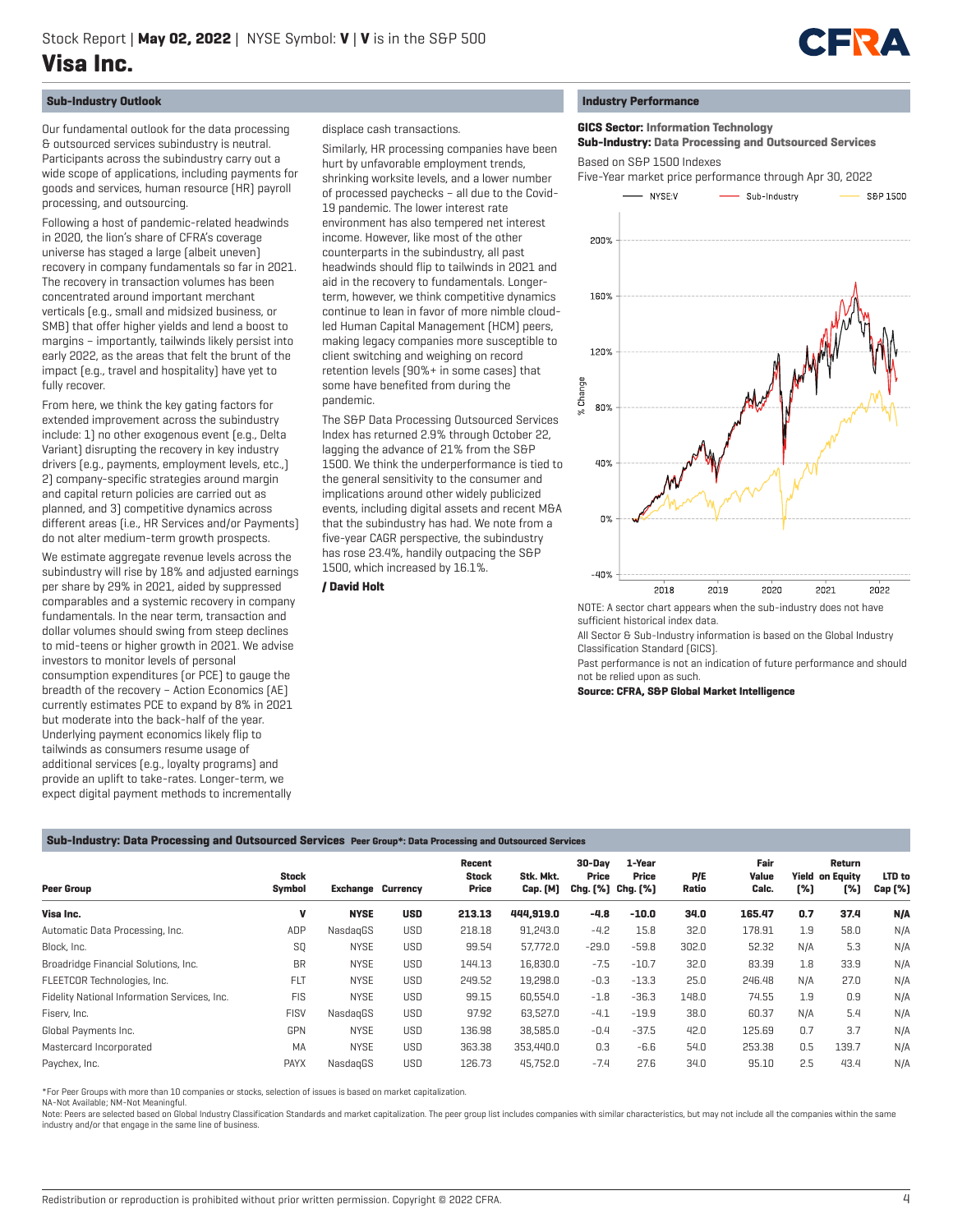# **Analyst Research Notes and other Company News**

# **April 27, 2022**

08:59 AM ET... CFRA Reiterates Buy Recommendation on Visa Inc. (V 213.16\*\*\*\*): FYQ2 (Mar.) results were solidly ahead of expectations, as pent-up travel demand led to broad-based beats, leading shares higher this morning. Net revenues were \$7.2B (+25% Y/Y), topping consensus of \$6.8B, and adj-EPS was \$1.79, versus expectations of \$1.65. Visa also lifted its net revenue target for FY 22, and now expects growth of high-teens to 20% (vs upper high-teens previously), even with its discontinued business in Russia -- in our eyes, the main factor to the rock-solid results is largely anchored to outperformance in cross-border travel, which rose to 82% (up five-points sequentially) when indexed to pre-pandemic levels. With Visa largely insulated from ongoing market crosscurrents (inflation and supply chain constraints) and ample runway for recovery in other key markets still ahead (inbound domestic travel), we remain bullish on shares. We retain our \$270 target price (31.7x our FY 23 EPS estimate). We also boost our FY 22 EPS estimate to \$7.20 from \$7.09 and FY 23's EPS to \$8.52 from \$8.45. / David Holt

#### **January 28, 2022**

12:15 AM ET... CFRA Keeps Buy Rating on Shares of Visa Inc. (V 206.15\*\*\*\*): Visa delivered FYQ1 (Dec.) results that cleared expectations handily, led by a sizable recovery in card-present and card-not-present travel, exiting the quarter at 72% (vs. 61% in Sep-Q) of pre-pandemic levels in 2019. Net revenues were \$7.1B (+24% Y/Y), beating consensus of \$6.8B, and adj-EPS were \$1.81, compared to consensus of \$1.70. Overall, commentary on the call was bullish, as Visa upped its net revenue assumption for FY 22 to upper high-teens growth (vs. upper mid-teens provided in Sep-Q) and outlined how potential upside could be captured if cross-border travel progressively improves in hardest-hit regions, such as Asia-Pacific. We think shares remain attractive in the current market environment. Our price target remains \$270, 38.1x our FY 22 EPS estimate, above market multiples, with the valuation supported by achievable revenue catalysts, well-controlled expenses, and top-tier returns of capital to shareholders. We raise our FY 22 EPS estimate to \$7.09 from \$6.98 and FY 23 EPS to \$8.45 from \$8.36. / David Holt

#### **January 19, 2022**

12:14 AM ET... CFRA Keeps Buy Rating on Shares of Visa, Inc. (V 215.71\*\*\*\*): Amazon.com (AMZN) recently walked back its plans to remove Visa credit cards as an option to pay for goods in the U.K. on January 17, 2022. As a result, Visa (V) rose marginally, but outperformed the S&P 500 (+0.48% vs. -1.84%) on January 18, 2022, following prior selling pressure that occurred when the announcement originally surfaced on November 17, 2021. Our thesis remains relatively unchanged - - we still suspect the move was implemented as a negotiating tactic to keep network usage costs low, but also a strategy to aggregate data related to consumer tendencies (e.g., who switched to Mastercard, its issuing partner for co-branded credit cards). On the contrary, we felt the move had manageable impacts on economics, given the negligible difference in interchange for Visa (i.e., regulated at 30 bps for credit and 20 bps for debit in the U.K.), and net revenues, at less than 1% of annual transaction volumes. Visa will report first-quarter financial results on January 27, 2022. / David Holt

# **November 17, 2021**

11:50 AM ET... CFRA Reiterates Buy Rating on Shares of Visa Inc. (V 203.76\*\*\*\*): This morning, Amazon announced its plan to stop accepting purchases made with Visa credit cards issued in the U.K. starting January 19, 2022, due to fees charged to process transactions. Notably, recent developments follow friction associated with Brexit, where Visa removed caps on transactions and raised fees associated with certain payment methods (i.e., credit and cross-border) and the initiation of a 0.5% transaction surcharge facilitated on Amazon's platform in Singapore in Sept. 2021. Acknowledging the recent announcement creates a near-term overhang on the stock (shares down 5.3%), other Visa-related payment methods, such as debit cards, can still be used and should help mitigate the interchange rate headwind given similar yields on transactions. Moreover, we note Visa's exposure to the UK remains manageable at ~8% of net revenues, with Amazon accounting for a much smaller portion of the total amount. We think today's announcement has been overly discounted into shares and remain buyers of the stock. / David Holt

## **October 27, 2021**

10:01 AM ET... CFRA Keeps Buy Recommendation on Shares of Visa Inc. (V 224.34\*\*\*\*): Visa delivered FYQ4 (Sep.) results that topped expectations, driven by strong domestic trends, incremental value-added services growth, and a steady rebound in cross-border volumes. Net revenues came in at \$6.56B (+28.6% Y/Y), powered by a 17% increase in payments volume from strength in debit and visible improvement in credit spending. Sep-Q adj-EPS was \$1.62 vs. \$1.12, clearing consensus by \$0.08, helped by a lower tax rate (16.5% vs. 19.8% expected). Visa held off on providing formal FY 22 targets but did offer preliminary assumptions that imply net revenues grow by 16% to 17% (including a 0.5%+ drag from FX). Although shy of consensus estimates and the likely culprit of today's share pressure (down ~4.0%), we think assumptions are highly attainable, given Visa is not assuming cross-border travel volumes return to pre-pandemic levels until mid-2023. We remain buyers and our target remains \$270 (38.7x our unchanged FY 22 EPS estimate of \$6.98). We also set our FY 23 EPS estimate at \$8.36. / David Holt

**CERTIFICATE** 

# **July 28, 2021**

09:55 AM ET... CFRA Reiterates Buy Opinion on Shares of Visa Inc. (V 246.61\*\*\*\*): Visa reported a solid FYQ3 (June) as non-GAAP EPS came in at \$1.49 vs. \$1.06, \$0.14 above consensus while revenue exceeded expectations by 5% on the strength of the U.S. spending recovery and improving cross-border volumes. Net revenue grew 27% Y/Y as payments volumes grew 34% and processed transactions were up 39%. However, these Y/Y comparisons are still noisy and we note payment volumes are now 121% of pre-pandemic 2019 levels but cross-border volume is still trailing at 82%. Nevertheless, Visa is seeing a continuing acceleration driven by the reopening as well as the affluent customer beginning to spend more. We continue to see investors underappreciating the long-term trend of cash displacement and Visa's other products and services such as its continued investments in open banking. We raise our target price by \$20 to \$270, based on our DCF model assuming a top line CAGR of 15% and moderate margin expansion. We increase our 2021 EPS estimate by \$0.10 to \$5.72 but keep 2022 at \$6.98. / Chris Kuiper, CFA

#### **June 24, 2021**

12:33 PM ET... CFRA Reiterates Buy Opinion on Shares of Visa Inc. (V 235.74\*\*\*\*): Today, Visa announced it has agreed to acquire Swedish fintech firm Tink, a European open banking platform that enables digital services (like money management websites and apps) to easily connect to customer bank accounts and other financial institutions. Tink is already integrated with over 3,400 financial institutions across Europe, reaching millions of customers. We find Tink very similar to Plaid, a U.S. company which Visa tried to acquired for \$5.3 billion in late 2020 before backing out of the deal in early 2021 on challenges from the U.S. Justice Department that it was anticompetitive. We think Tink may face similar challenges, but put the odds at a lower probability given the smaller deal size (1.8 billion EUR or 2.15 billion USD) as well as Europe's more open banking environment. European Union law mandates banks enable access to registered third-party providers and Tink is only one of 440 companies that provide open banking services. We are positive on the diversification of networks for Visa. / Chris Kuiper, CFA

Note: Research notes reflect CFRA's published opinions and analysis on the stock at the time the note was published. The note reflects the views of the equity analyst as of the date and time indicated in the note, and may not reflect CFRA's current view on the company.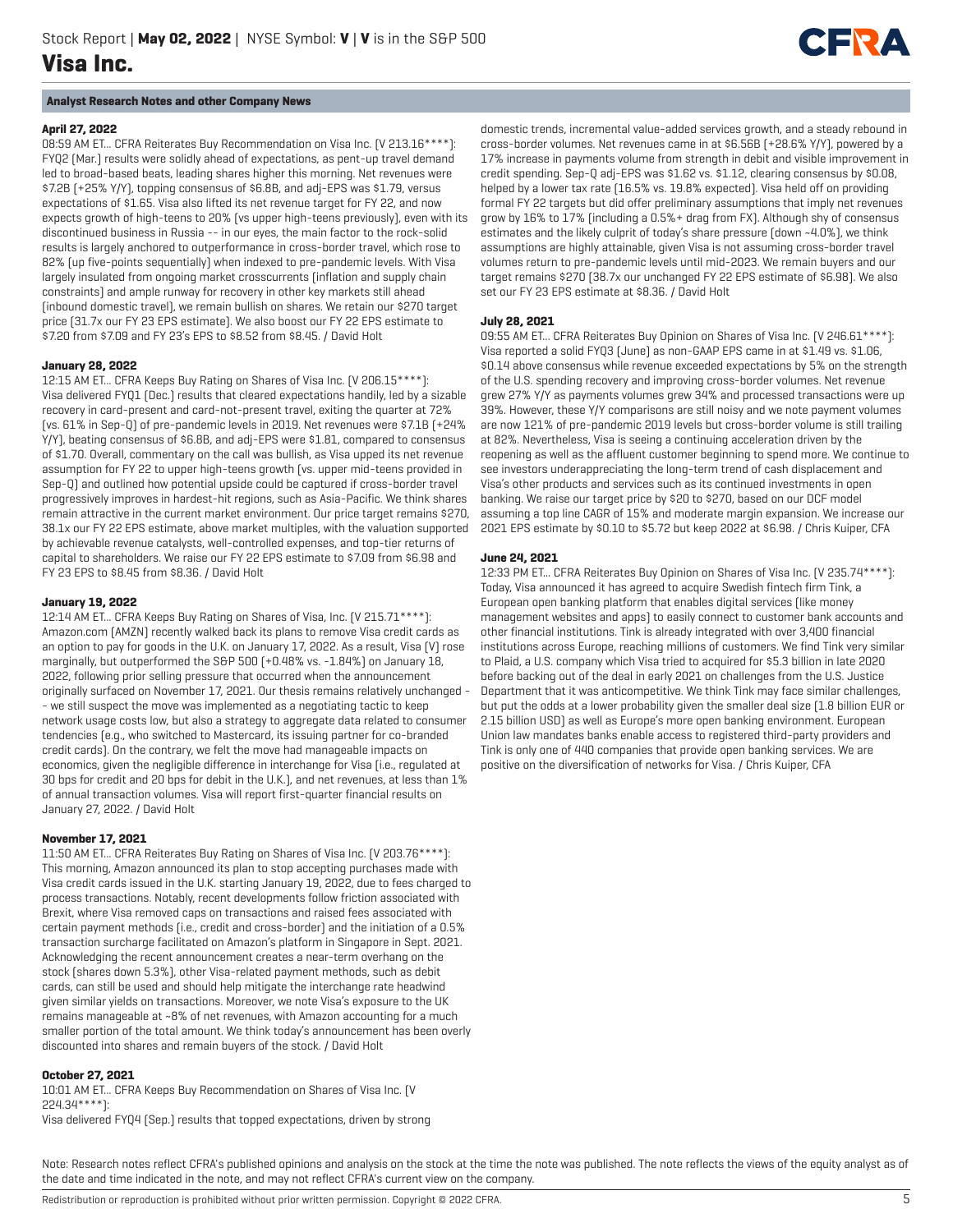

# **Analysts Recommendations**



**No. of**

Buy 21 58 21 21 Buy/Hold 9 25 9 10 Hold 5 14 5 4 Weak hold 0 0 0 0 Sell 0 0 0 0 No Opinion and the contract of  $\begin{array}{ccccccccc} & 1 & & & 3 & & & 1 & & & 1 \end{array}$ Total 36 100 36 36

**Recommendations % of Total 1 Mo.Prior 3 Mos.Prior**

| <b>Wall Street Consensus Opinion</b> |  |
|--------------------------------------|--|
|--------------------------------------|--|

#### **Buy/Hold**

**Wall Street Consensus vs. Performance**

For fiscal year 2022, analysts estimate that V will earn USD 7.14. For fiscal year 2023, analysts estimate that V's earnings per share will grow by 17.37% to USD 8.38.

|  | Wald Object October 2005 Fisher that |  |
|--|--------------------------------------|--|



Forecasts are not reliable indicator of future performance.

Note: A company's earnings outlook plays a major part in any investment decision. S&P Global Market Intelligence organizes the earnings estimates of over 2,300 Wall Street analysts, and provides their consensus of earnings over the next two years, as well as how those earnings estimates have changed over time. Note that the information provided in relation to consensus estimates is not intended to predict actual results and should not be taken as a reliable indicator of future performance.

**Note: For all tables, graphs and charts in this report that do not cite any reference or source, the source is S&P Global Market Intelligence.**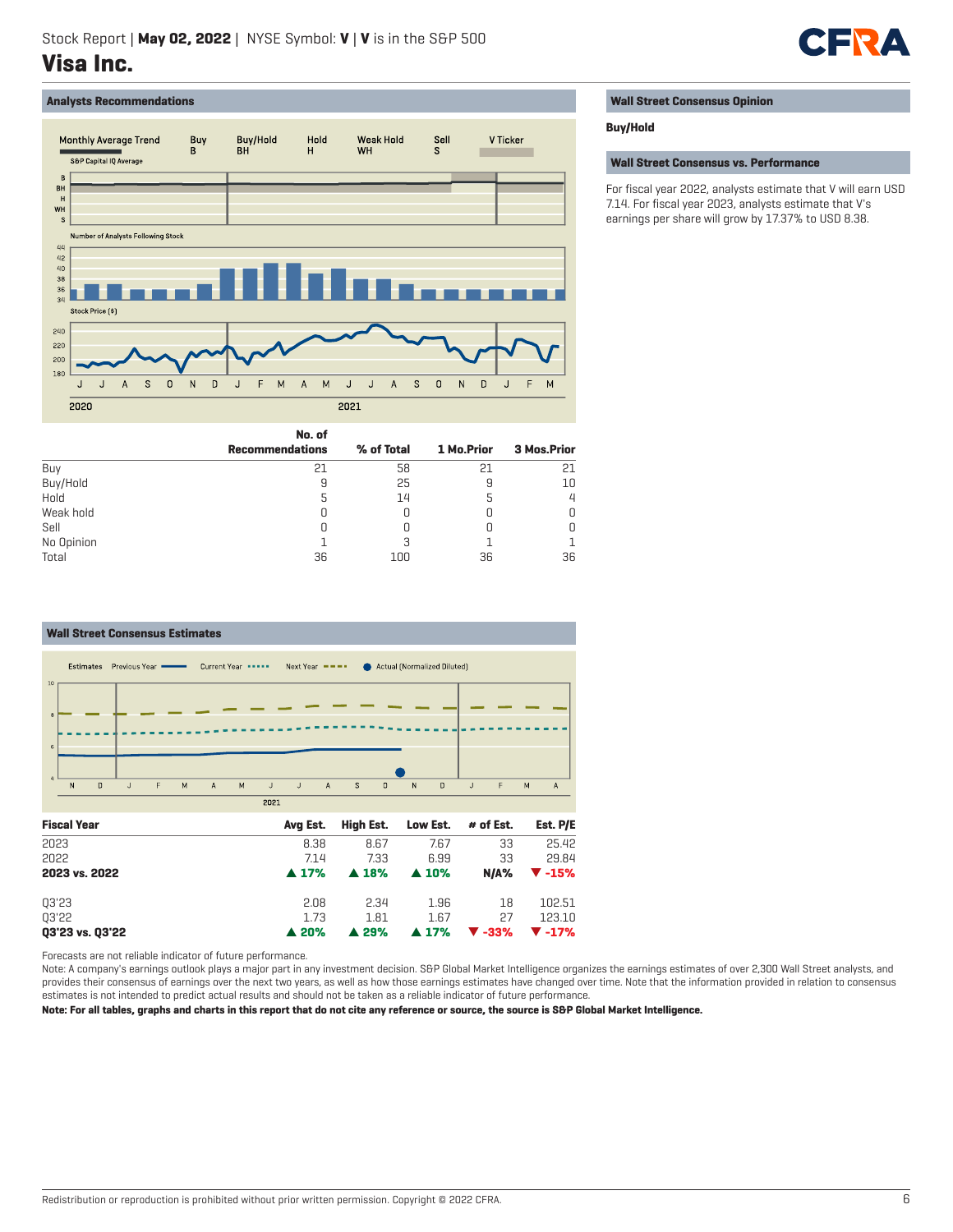

# **Glossary**

# **STARS**

Since January 1, 1987, CFRA Equity and Fund Research Services, and its predecessor S&P Capital IQ Equity Research has ranked a universe of U.S. common stocks, ADRs (American Depositary Receipts), and ADSs (American Depositary Shares) based on a given equity's potential for future performance. Similarly, we have ranked Asian and European equities since June 30, 2002. Under proprietary STARS (Stock Appreciation Ranking System), equity analysts rank equities according to their individual forecast of an equity's future total return potential versus the expected total return of a relevant benchmark (e.g., a regional index (MSCI AC Asia Pacific Index, MSCI AC Europe Index or S&P 500® Index)), based on a 12-month time horizon. STARS was designed to help investors looking to put their investment decisions in perspective. Data used to assist in determining the STARS ranking may be the result of the analyst's own models as well as internal proprietary models resulting from dynamic data inputs.

# **S&P Global Market Intelligence's Quality Ranking**

(also known as **S&P Capital IQ Earnings & Dividend Rankings**) - Growth and S&P Capital IQ Earnings & Dividend Rankings stability of earnings and dividends are deemed key elements in establishing S&P Global Market Intelligence's earnings and dividend rankings for common stocks, which are designed to capsulize the nature of this record in a single symbol. It should be noted, however, that the process also takes into consideration certain adjustments and modifications deemed desirable in establishing such rankings. The final score for each stock is measured against a scoring matrix determined by analysis of the scores of a large and representative sample of stocks. The range of scores in the array of this sample has been aligned with the following ladder of rankings:

- A+ Highest B Below Average
- A High B- Lower
- A Above C Lowest
- 
- B+ Average D In Reorganization
- NC Not Ranked

# **EPS Estimates**

CFRA's earnings per share (EPS) estimates reflect analyst projections of future EPS from continuing operations, and generally exclude various items that are viewed as special, non-recurring, or extraordinary. Also, EPS estimates reflect either forecasts of equity analysts; or, the consensus (average) EPS estimate, which are independently compiled by S&P Global Market Intelligence, a data provider to CFRA. Among the items typically excluded from EPS estimates are asset sale gains; impairment, restructuring or merger-related charges; legal and insurance settlements; in process research and development expenses; gains or losses on the extinguishment of debt; the cumulative effect of accounting changes; and earnings related to operations that have been classified by the company as discontinued. The inclusion of some items, such as stock option expense and recurring types of other charges, may vary, and depend on such factors as industry practice, analyst judgment, and the extent to which some types of data is disclosed by companies.

# **12-Month Target Price**

The equity analyst's projection of the market price a given security will command 12 months hence, based on a combination of intrinsic, relative, and private market valuation metrics, including Fair Value.

### **Abbreviations Used in Equity Research Reports**

CAGR - Compound Annual Growth Rate CAPEX - Capital Expenditures CY - Calendar Year DCF - Discounted Cash Flow DDM - Dividend Discount Model EBIT - Earnings Before Interest and Taxes EBITDA - Earnings Before Interest, Taxes, Depreciation & Amortization EPS - Earnings Per Share EV - Enterprise Value FCF - Free Cash Flow FFO - Funds From Operations FY - Fiscal Year P/E - Price/Earnings P/NAV - Price to Net Asset Value PEG Ratio - P/E-to-Growth Ratio PV - Present Value R&D - Research & Development ROCE - Return on Capital Employed ROE Return on Equity ROI - Return on Investment ROIC - Return on Invested Capital ROA - Return on Assets SG&A - Selling, General & Administrative Expenses SOTP - Sum-of-The-Parts WACC - Weighted Average Cost of Capital

## **Dividends on American Depository Receipts (ADRs) and American Depository Shares (ADSs) are net of taxes (paid in the country of origin).**

# **Qualitative Risk Assessment**

Reflects an equity analyst's view of a given company's operational risk, or the risk of a firm's ability to continue as an ongoing concern. The Qualitative Risk Assessment is a relative ranking to the U.S. STARS universe, and should be reflective of risk factors related to a company's operations, as opposed to risk and volatility measures associated with share prices. For an ETF this reflects on a capitalization-weighted basis, the average qualitative risk assessment assigned to holdings of the fund.

#### **STARS Ranking system and definition:**

# **\*\*\*\*\* 5-STARS (Strong Buy):**

Total return is expected to outperform the total return of a relevant benchmark, by a notable margin over the coming 12 months, with shares rising in price on an absolute basis.

# $\star \star \star \star \star 4$ -STARS [Buy]:

Total return is expected to outperform the total return of a relevant benchmark over the coming 12 months.

# $\star \star \star \star \star 3$ -STARS (Hold):

Total return is expected to closely approximate the total return of a relevant benchmark over the coming 12 months.

# $\star\star\star\star\star$  2-STARS [Sell]:

Total return is expected to underperform the total return of a relevant benchmark over the coming 12 months.

# $\star \star \star \star \star \mathbf{1}$ -STAR (Strong Sell):

Total return is expected to underperform the total return of a relevant benchmark by a notable margin over the coming 12 months, with shares falling in price on an absolute basis.

# **Relevant benchmarks:**

In North America, the relevant benchmark is the S&P 500 Index, in Europe and in Asia, the relevant benchmarks are the MSCI AC Europe Index and the MSCI AC Asia Pacific Index, respectively.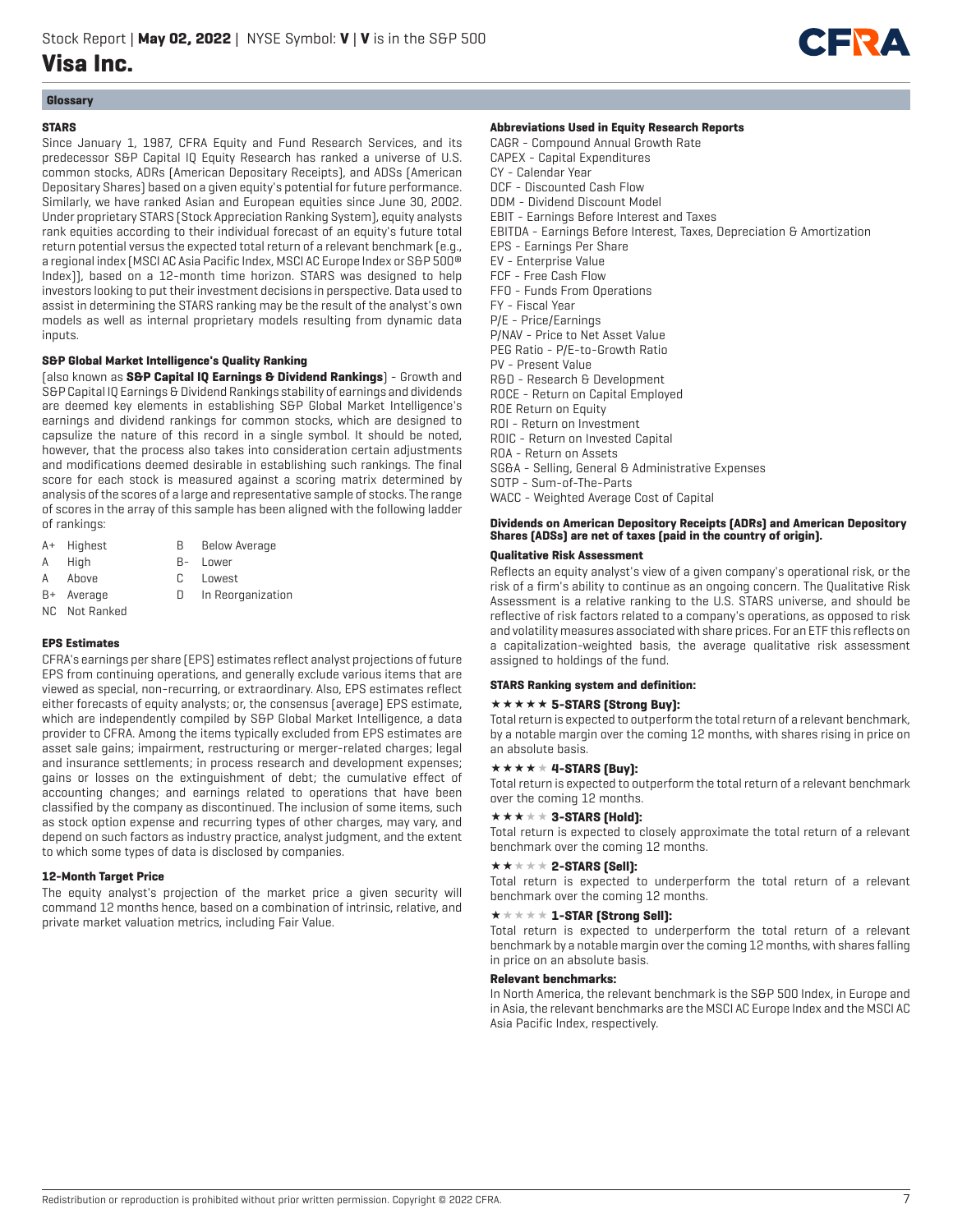

#### **Disclosures**

Stocks are ranked in accordance with the following ranking methodologies:

#### **STARS Stock Reports:**

Qualitative STARS rankings are determined and assigned by equity analysts. For reports containing STARS rankings refer to the Glossary section of the report for detailed methodology and the definition of STARS rankings.

#### **Quantitative Stock Reports:**

Quantitative rankings are determined by ranking a universe of common stocks based on 5 measures or model categories: Valuation, Quality, Growth, Street Sentiment, and Price Momentum. In the U.S., a sixth sub-category for Financial Health will also be displayed. Percentile scores are used to compare each company to all other companies in the same universe for each model category. The five (six) model category scores are then weighted and rolled up into a single percentile ranking for that company. For reports containing quantitative rankings refer to the Glossary section seof the report for detailed methodology and the definition of Quantitative rankings.

#### **STARS Stock Reports and Quantitative Stock Reports:**

The methodologies used in STARS Stock Reports and Quantitative Stock Reports (collectively, the "Research Reports") reflect different criteria, assumptions and analytical methods and may have differing rankings. The methodologies and data used to generate the different types of Research Reports are believed by the author and distributor reasonable and appropriate. Generally, CFRA does not generate reports with different ranking methodologies for the same issuer. However, in the event that different methodologies or data are used on the analysis of an issuer, the methodologies may lead to different views on the issuer, which may at times result in contradicting assessments of an issuer. CFRA reserves the right to alter, replace or vary models, methodologies or assumptions from time to time and without notice to clients.

#### **STARS Stock Reports:**

Global STARS Distribution as of February 08, 2022

| Ranking | <b>North America</b> | <b>Europe</b> | Asia   | Global |
|---------|----------------------|---------------|--------|--------|
| Buv     | 43.8%                | 46.2%         | 40.0%  | 43.4%  |
| Hold    | 50.0%                | 47.4%         | 55.7%  | 50.7%  |
| Sell    | 6.2%                 | 6.4%          | 4.3%   | 5.9%   |
| Total   | 100.0%               | 100.0%        | 100.0% | 100.0% |

#### **Analyst Certification:**

**STARS Stock Reports are prepared by the equity research analysts of CFRA and its affiliates and subsidiaries. Quantitative Stock Reports are prepared by CFRA. All of the views expressed in STARS Stock Reports accurately reflect the research analyst's personal views regarding any and all of the subject securities or issuers; all of the views expressed in the Quantitative Stock Reports accurately reflect the output of CFRA's algorithms and programs. Analysts generally update STARS Stock Reports at least four times each year. Quantitative Stock Reports are generally updated weekly. No part of analysts' or CFRA's compensation was, is, or will be directly or indirectly related to the specific rankings or views expressed in any Stock Report.**

#### **About CFRA Equity Research:**

This Research Report is published and originally distributed by Accounting Research & Analytics, LLC d/b/a CFRA ("CFRA US"), with the following exceptions: In the UK/EU/EEA, it is published and originally distributed by CFRA UK Limited ("CFRA UK"), which is regulated by the Financial Conduct Authority (No. 775151), and in Malaysia by CFRA MY Sdn Bhd (Company No. 683377-A) ("CFRA Malaysia"), which is regulated by Securities Commission Malaysia, (No. CMSL/A0181/2007) under license from CFRA US. These parties and their subsidiaries maintain no responsibility for reports redistributed by third parties such as brokers or financial advisors.

#### **General Disclosure**

#### **Notice to all jurisdictions:**

Where Research Reports are made available in a language other than English and in the case of inconsistencies between the English and translated versions of a Research Report, the English version will control and supersede any ambiguities between such versions. Neither CFRA nor its affiliates guarantee the accuracy of any translation.

The content of this report and the opinions expressed herein are those of CFRA based upon publicly-available information that CFRA believes to be reliable and the opinions are subject to change without notice. This analysis has not been submitted to, nor received approval from, the United States Securities and Exchange Commission or any other regulatory body. CFRA AND ALL RELATED ENTITIES SPECIFICALLY DISCLAIM ALL WARRANTIES, EXPRESS OR IMPLIED, to the full extent permitted by law, regarding the accuracy, completeness, or usefulness of this information and assumes no liability with respect to the consequences of relying on this information for investment or other purposes.

No content in this Research Report may be modified, reverse engineered, reproduced or distributed in any form by any means, or stored in a database or retrieval system, without the prior written permission of CFRA, or used for any unlawful or unauthorized purposes. Neither CFRA nor its third-party providers, as well as its/their directors, officers, shareholders, employees or agents, guarantee the accuracy, completeness, timeliness or availability of the content herein

#### **Past performance is not necessarily indicative of future results.**

This document may contain forward-looking statements or forecasts; such forecasts are

#### not a reliable indicator of future performance.

This report is not intended to, and does not, constitute an offer or solicitation to buy and sell securities or engage in any investment activity. This report is for informational purposes only. Statements in this report are not made with respect to any particular investor or type of investor. Securities, financial instruments or strategies mentioned herein may not be suitable for all investors and this material is not intended for any specific investor and does not take into account an investor's particular investment objectives, financial situations or needs. Before acting on anything in this report, you should consider whether it is suitable for your particular circumstances and, if necessary, seek professional advice. CFRA may license certain intellectual property or provide services to, or otherwise have a business relationship with, certain issuers of securities that are the subject of CFRA research reports, including exchange-traded investments whose investment objective is to substantially replicate the returns of a proprietary index of CFRA. In cases where CFRA is paid fees that are tied to the amount of assets invested in a fund or the volume of trading activity in a fund, investment in the fund may result in CFRA receiving compensation in addition to the subscription fees or other compensation for services rendered by CFRA, however, no part of CFRA's compensation for services is tied to any particular viewpoint or rating. Additional information on a subject company may be available upon request.

CFRA's financial data provider is S&P Global Market Intelligence. THIS DOCUMENT CONTAINS COPYRIGHTED AND TRADE SECRET MATERIAL DISTRIBUTED UNDER LICENSE FROM S&P GLOBAL MARKET INTELLIGENCE. FOR RECIPIENT'S INTERNAL USE ONLY.

The Global Industry Classification Standard (GICS®) was developed by and/or is the exclusive property of MSCI, Inc. and S&P Global Market Intelligence. GICS is a service mark of MSCI and S&P Global Market Intelligence and has been licensed for use by CFRA.

#### **Other Disclaimers and Notices**

Certain information in this report is provided by S&P Global, Inc. and/or its affiliates and subsidiaries (collectively "S&P Global"). Such information is subject to the following disclaimers and notices: "Copyright © 2018, S&P Global Market Intelligence (and its affiliates as applicable). All rights reserved. Nothing contained herein is investment advice and a reference to a particular investment or security, a credit rating or any observation concerning a security or investment provided by S&P Global is not a recommendation to buy, sell or hold such investment or security or make any other investment decisions. This may contain information obtained from third parties, including ratings from credit ratings agencies. Reproduction and distribution of S&P Global's information and third party content in any form is prohibited except with the prior written permission of S&P Global or the related third party, as applicable. Neither S&P Global nor its third party providers guarantee the accuracy, completeness, timeliness or availability of any information, including ratings, and are not responsible for any errors or omissions (negligent or otherwise), regardless of the cause, or for the results obtained from the use of such information or content. S&P GLOBAL AND ITS THIRD PARTY CONTENT PROVIDERS GIVE NO EXPRESS OR IMPLIED WARRANTIES, INCLUDING, BUT NOT LIMITED TO, ANY WARRANTIES OF MERCHANTABILITY OR FITNESS FOR A PARTICULAR PURPOSE OR USE AND ALL S&P INFORMATION IS PROVIDED ON AN AS-IS BASIS. S&P GLOBAL AND ITS THIRD PARTY CONTENT PROVIDERS SHALL NOT BE LIABLE FOR ANY DIRECT, INDIRECT, INCIDENTAL, EXEMPLARY, COMPENSATORY, PUNITIVE, SPECIAL OR CONSEQUENTIAL DAMAGES, COSTS, EXPENSES, LEGAL FEES, OR LOSSES (INCLUDING LOST INCOME OR PROFITS AND OPPORTUNITY COSTS OR LOSSES CAUSED BY NEGLIGENCE) IN CONNECTION WITH ANY USE OF THEIR INFORMATION OR CONTENT, INCLUDING RATINGS. Credit ratings are statements of opinions and are not statements of fact or recommendations to purchase, hold or sell securities. They do not address the suitability of securities or the suitability of securities for investment purposes, and should not be relied on as investment advice."